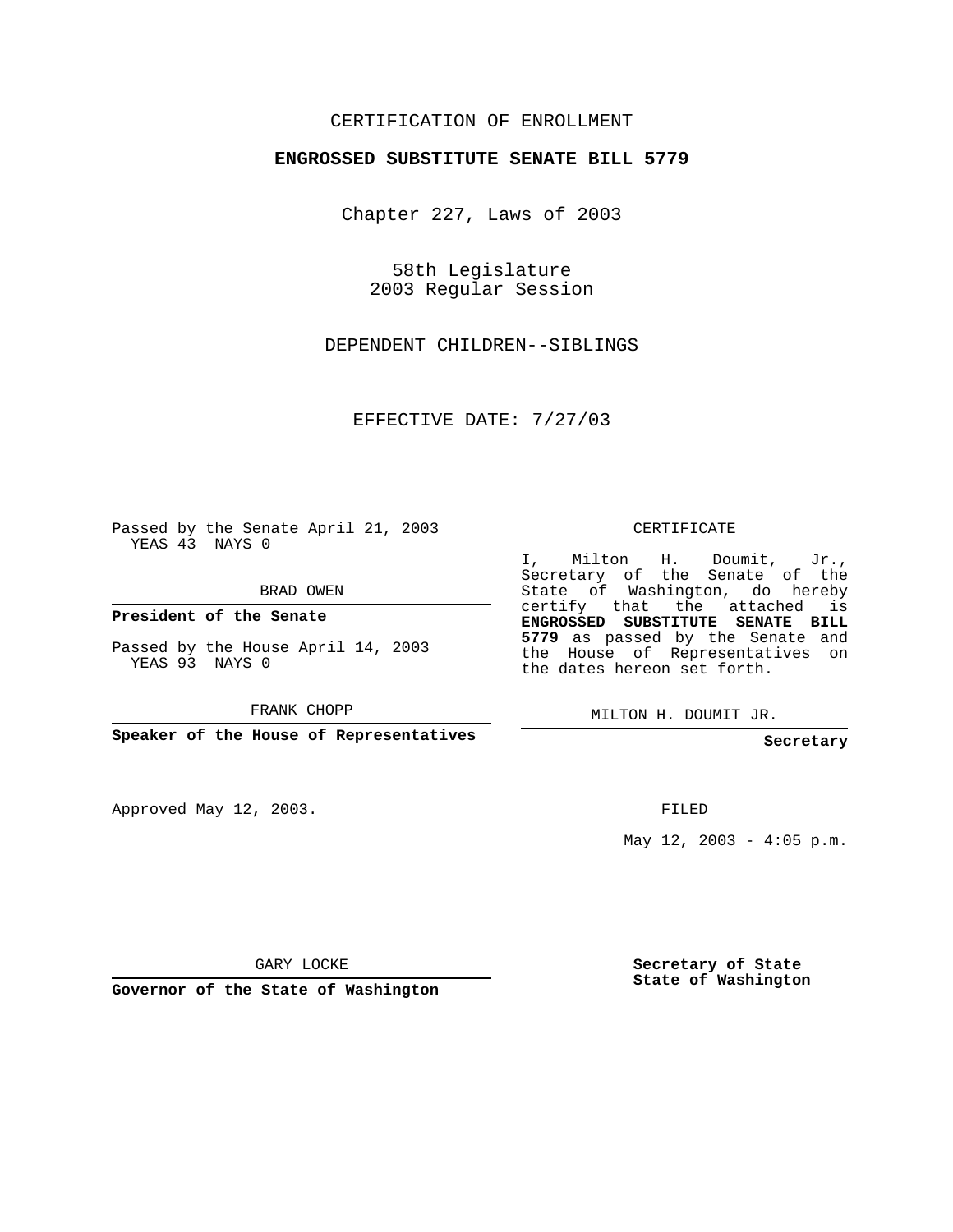## **ENGROSSED SUBSTITUTE SENATE BILL 5779** \_\_\_\_\_\_\_\_\_\_\_\_\_\_\_\_\_\_\_\_\_\_\_\_\_\_\_\_\_\_\_\_\_\_\_\_\_\_\_\_\_\_\_\_\_

\_\_\_\_\_\_\_\_\_\_\_\_\_\_\_\_\_\_\_\_\_\_\_\_\_\_\_\_\_\_\_\_\_\_\_\_\_\_\_\_\_\_\_\_\_

AS AMENDED BY THE HOUSE

Passed Legislature - 2003 Regular Session

## **State of Washington 58th Legislature 2003 Regular Session**

**By** Senate Committee on Children & Family Services & Corrections (originally sponsored by Senators Stevens, Hargrove, Kohl-Welles, McAuliffe, Winsley and Oke)

READ FIRST TIME 02/24/03.

1 AN ACT Relating to sibling relationships for dependent children; amending RCW 13.34.030, 13.34.130, 13.34.136, 13.34.138, 13.34.200, and 13.34.210; reenacting and amending RCW 13.34.145; and creating a new section.

5 BE IT ENACTED BY THE LEGISLATURE OF THE STATE OF WASHINGTON:

 NEW SECTION. **Sec. 1.** It is the intent of the legislature to recognize the importance of emotional ties formed by siblings with each other, especially in those circumstances which warrant court intervention into family relationships. It is the intent of the legislature to encourage the courts and public agencies which deal with families to acknowledge and give thoughtful consideration to the quality and nature of sibling relationships when intervening in family relationships. It is not the intent of the legislature to create legal obligations or responsibilities between siblings and other family members whether by blood or marriage, step families, foster families, or adopted families that do not already exist. Neither is it the intent of the legislature to mandate sibling placement, contact, or visitation if there is reasonable cause to believe that the health, safety, or welfare of a child or siblings would be jeopardized.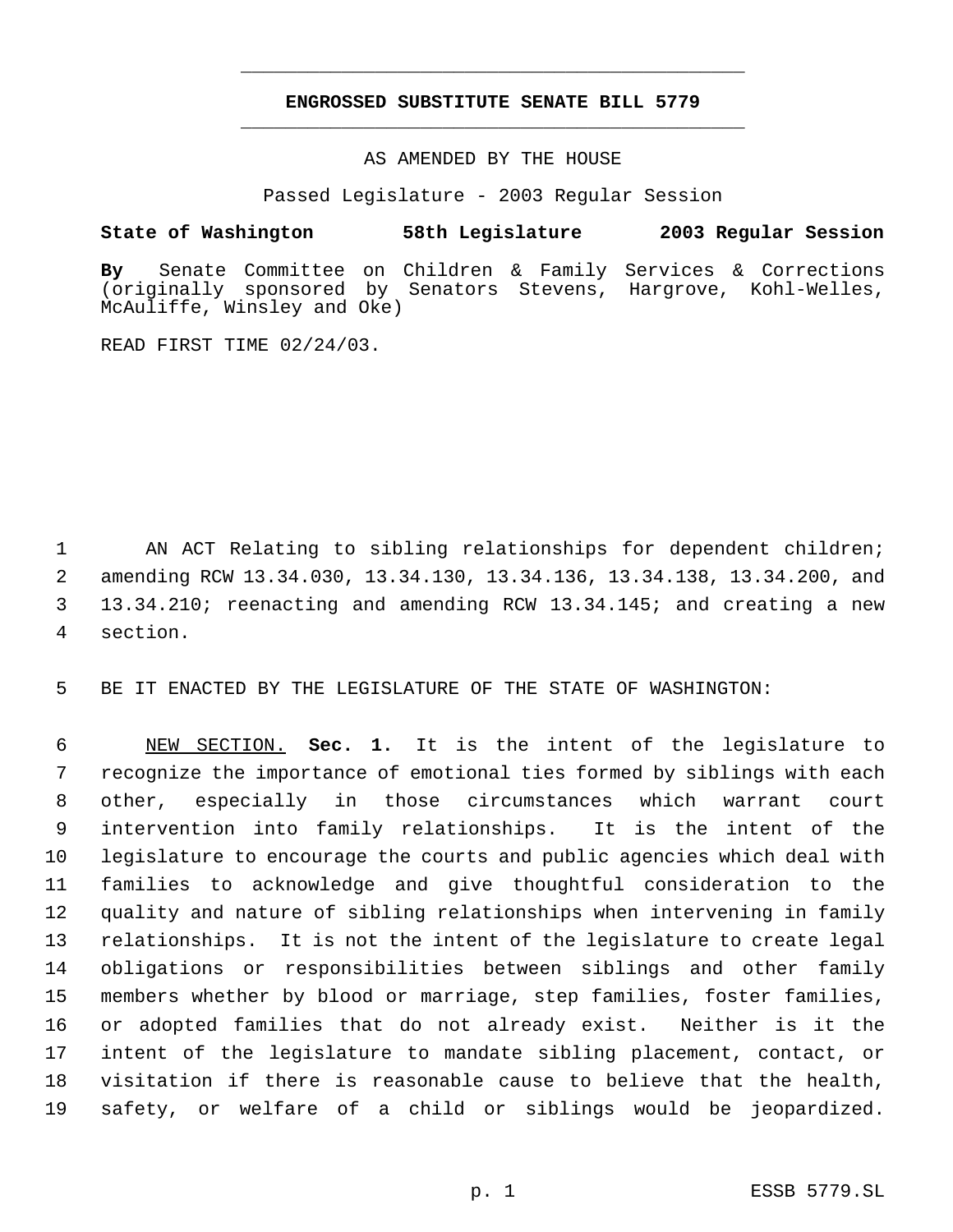Finally, it is not the intent of the legislature to manufacture or anticipate family relationships which do not exist at the time of the court intervention, or to disrupt already existing positive family relationships.

 **Sec. 2.** RCW 13.34.030 and 2002 c 52 s 3 are each amended to read as follows:

For purposes of this chapter:

 (1) "Abandoned" means when the child's parent, guardian, or other custodian has expressed, either by statement or conduct, an intent to forego, for an extended period, parental rights or responsibilities despite an ability to exercise such rights and responsibilities. If the court finds that the petitioner has exercised due diligence in attempting to locate the parent, no contact between the child and the child's parent, guardian, or other custodian for a period of three months creates a rebuttable presumption of abandonment, even if there is no expressed intent to abandon.

 (2) "Child" and "juvenile" means any individual under the age of eighteen years.

 (3) "Current placement episode" means the period of time that begins with the most recent date that the child was removed from the home of the parent, guardian, or legal custodian for purposes of placement in out-of-home care and continues until: (a) The child returns home; (b) an adoption decree, a permanent custody order, or guardianship order is entered; or (c) the dependency is dismissed, whichever occurs first.

 (4) "Dependency guardian" means the person, nonprofit corporation, or Indian tribe appointed by the court pursuant to this chapter for the limited purpose of assisting the court in the supervision of the dependency.

(5) "Dependent child" means any child who:

(a) Has been abandoned;

 (b) Is abused or neglected as defined in chapter 26.44 RCW by a person legally responsible for the care of the child; or

 (c) Has no parent, guardian, or custodian capable of adequately caring for the child, such that the child is in circumstances which constitute a danger of substantial damage to the child's psychological or physical development.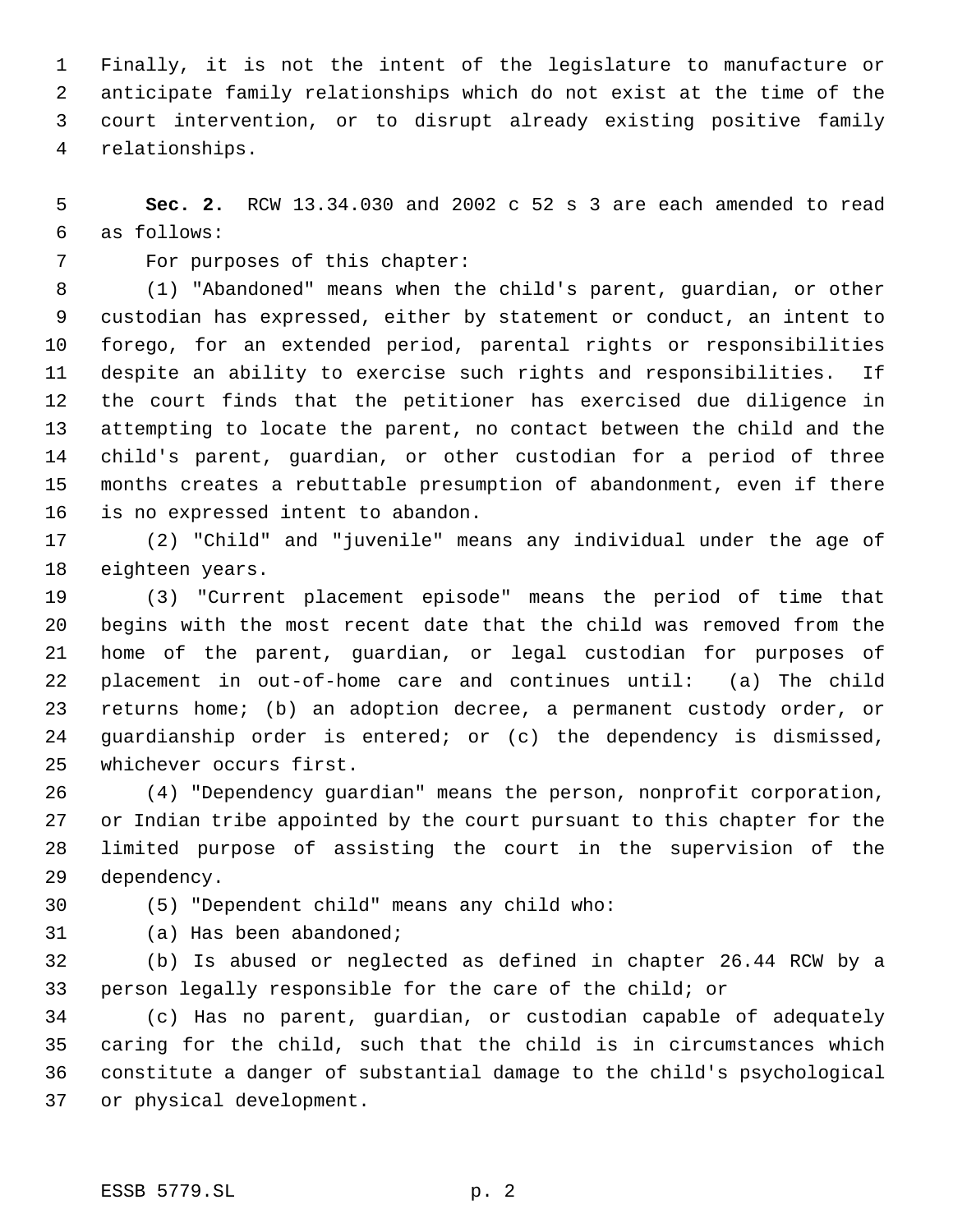(6) "Developmental disability" means a disability attributable to mental retardation, cerebral palsy, epilepsy, autism, or another neurological or other condition of an individual found by the secretary to be closely related to mental retardation or to require treatment similar to that required for individuals with mental retardation, which disability originates before the individual attains age eighteen, which has continued or can be expected to continue indefinitely, and which constitutes a substantial handicap to the individual.

 (7) "Guardian" means the person or agency that: (a) Has been appointed as the guardian of a child in a legal proceeding other than a proceeding under this chapter; and (b) has the legal right to custody of the child pursuant to such appointment. The term "guardian" shall not include a "dependency guardian" appointed pursuant to a proceeding under this chapter.

 (8) "Guardian ad litem" means a person, appointed by the court to represent the best interests of a child in a proceeding under this chapter, or in any matter which may be consolidated with a proceeding under this chapter. A "court-appointed special advocate" appointed by the court to be the guardian ad litem for the child, or to perform substantially the same duties and functions as a guardian ad litem, shall be deemed to be guardian ad litem for all purposes and uses of this chapter.

 (9) "Guardian ad litem program" means a court-authorized volunteer program, which is or may be established by the superior court of the county in which such proceeding is filed, to manage all aspects of volunteer guardian ad litem representation for children alleged or found to be dependent. Such management shall include but is not limited to: Recruitment, screening, training, supervision, assignment, and discharge of volunteers.

 (10) "Indigent" means a person who, at any stage of a court proceeding, is:

 (a) Receiving one of the following types of public assistance: Temporary assistance for needy families, general assistance, poverty- related veterans' benefits, food stamps or food stamp benefits transferred electronically, refugee resettlement benefits, medicaid, or supplemental security income; or

(b) Involuntarily committed to a public mental health facility; or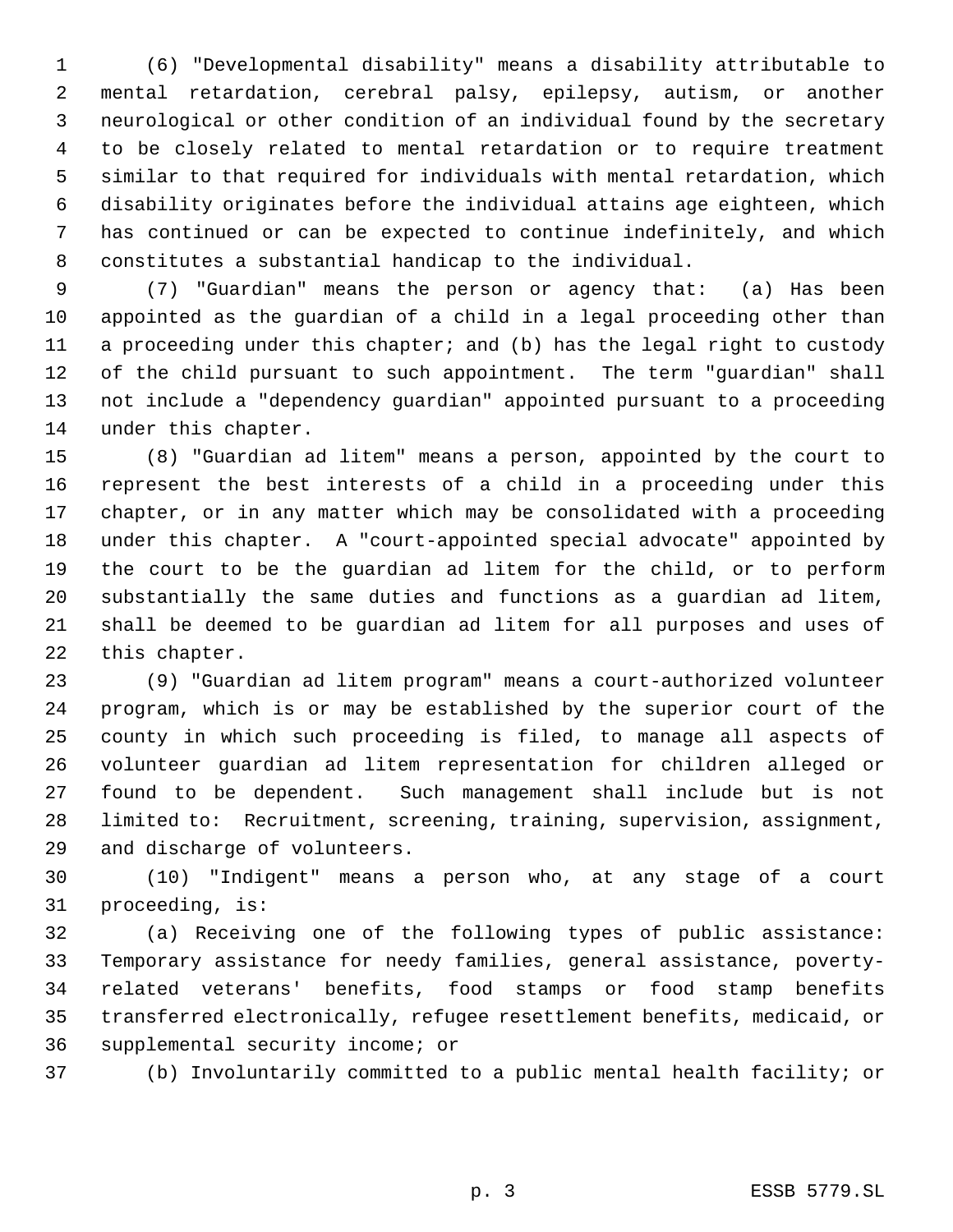(c) Receiving an annual income, after taxes, of one hundred twenty- five percent or less of the federally established poverty level; or

 (d) Unable to pay the anticipated cost of counsel for the matter before the court because his or her available funds are insufficient to pay any amount for the retention of counsel.

 (11) "Out-of-home care" means placement in a foster family home or group care facility licensed pursuant to chapter 74.15 RCW or placement in a home, other than that of the child's parent, guardian, or legal custodian, not required to be licensed pursuant to chapter 74.15 RCW.

 (12) "Preventive services" means preservation services, as defined in chapter 74.14C RCW, and other reasonably available services, including housing services, capable of preventing the need for out-of- home placement while protecting the child. Housing services may include, but are not limited to, referrals to federal, state, local, or private agencies or organizations, assistance with forms and applications, or financial subsidies for housing.

 (13) "Shelter care" means temporary physical care in a facility licensed pursuant to RCW 74.15.030 or in a home not required to be licensed pursuant to RCW 74.15.030.

 (14) "Sibling" means a child's birth brother, birth sister, adoptive brother, adoptive sister, half-brother, or half-sister, or as defined by the law or custom of the Indian child's tribe for an Indian child as defined in 25 U.S.C. Sec. 1903(4).

 (15) "Social study" means a written evaluation of matters relevant to the disposition of the case and shall contain the following information:

 (a) A statement of the specific harm or harms to the child that intervention is designed to alleviate;

 (b) A description of the specific services and activities, for both the parents and child, that are needed in order to prevent serious harm to the child; the reasons why such services and activities are likely to be useful; the availability of any proposed services; and the agency's overall plan for ensuring that the services will be delivered. The description shall identify the services chosen and approved by the parent;

 (c) If removal is recommended, a full description of the reasons why the child cannot be protected adequately in the home, including a description of any previous efforts to work with the parents and the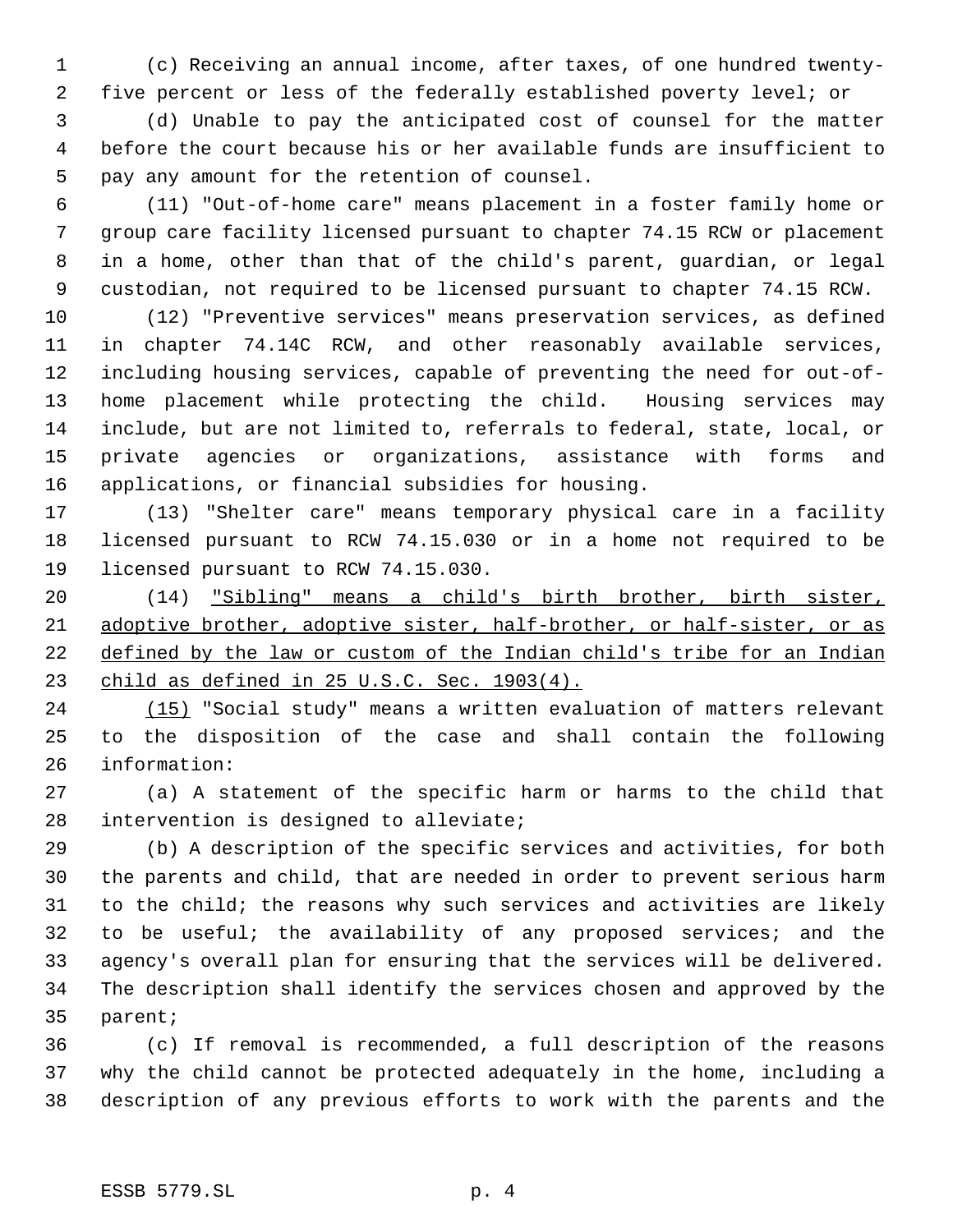child in the home; the in-home treatment programs that have been considered and rejected; the preventive services that have been offered or provided and have failed to prevent the need for out-of-home placement, unless the health, safety, and welfare of the child cannot be protected adequately in the home; and the parents' attitude toward placement of the child;

 (d) A statement of the likely harms the child will suffer as a result of removal;

 (e) A description of the steps that will be taken to minimize the harm to the child that may result if separation occurs including an assessment of the child's relationship and emotional bond with any siblings, and the agency's plan to provide ongoing contact between the child and the child's siblings if appropriate; and

 (f) Behavior that will be expected before determination that supervision of the family or placement is no longer necessary.

 **Sec. 3.** RCW 13.34.130 and 2002 c 52 s 5 are each amended to read as follows:

 If, after a fact-finding hearing pursuant to RCW 13.34.110, it has been proven by a preponderance of the evidence that the child is dependent within the meaning of RCW 13.34.030 after consideration of the social study prepared pursuant to RCW 13.34.110 and after a disposition hearing has been held pursuant to RCW 13.34.110, the court shall enter an order of disposition pursuant to this section.

 (1) The court shall order one of the following dispositions of the case:

 (a) Order a disposition other than removal of the child from his or her home, which shall provide a program designed to alleviate the immediate danger to the child, to mitigate or cure any damage the child has already suffered, and to aid the parents so that the child will not be endangered in the future. In determining the disposition, the court should choose those services, including housing assistance, that least interfere with family autonomy and are adequate to protect the child.

 (b) Order the child to be removed from his or her home and into the custody, control, and care of a relative or the department or a licensed child placing agency for placement in a foster family home or group care facility licensed pursuant to chapter 74.15 RCW or in a home not required to be licensed pursuant to chapter 74.15 RCW. Unless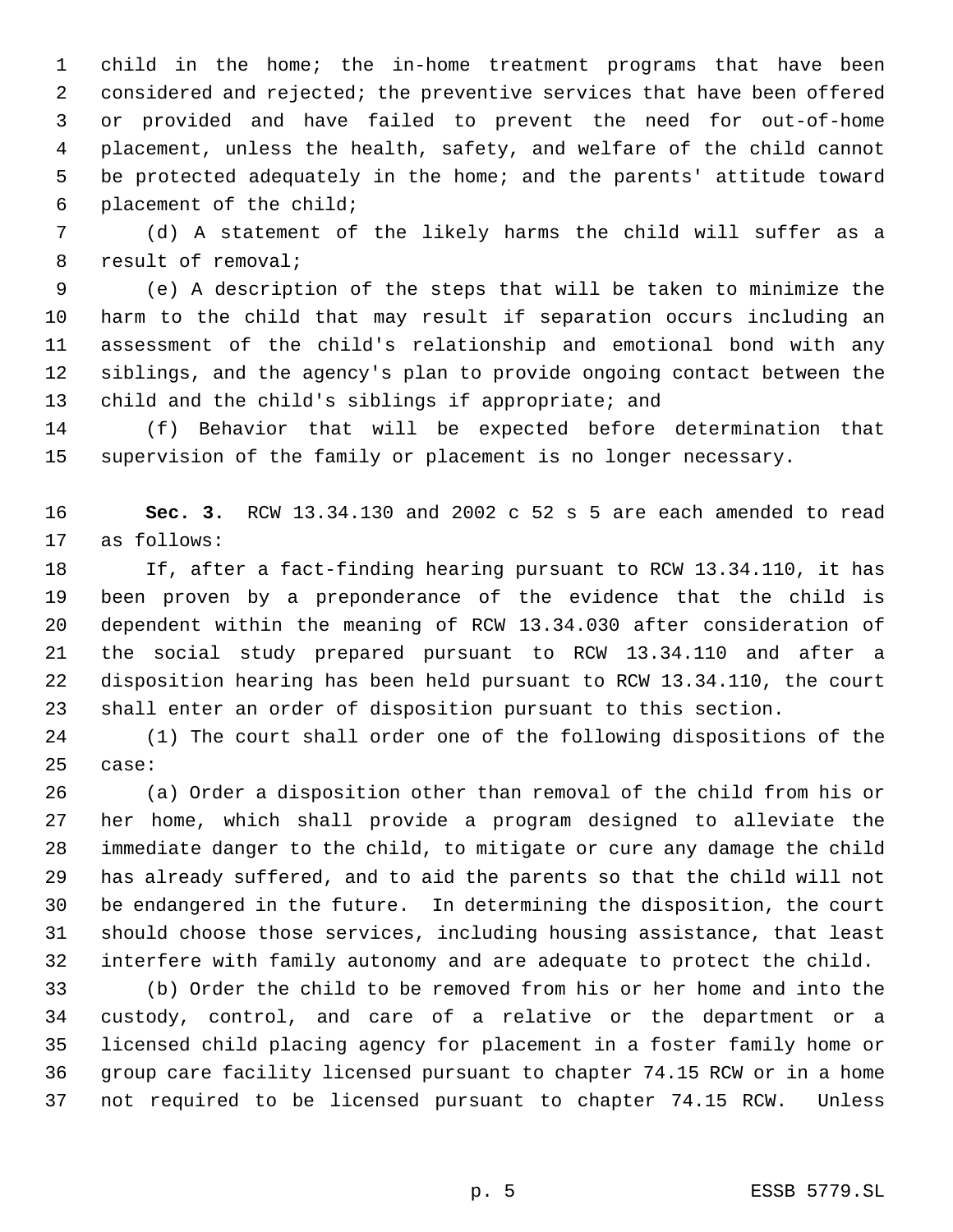there is reasonable cause to believe that the health, safety, or welfare of the child would be jeopardized or that efforts to reunite the parent and child will be hindered, such child shall be placed with a person who is: (i) Related to the child as defined in RCW 74.15.020(2)(a) with whom the child has a relationship and is comfortable; and (ii) willing and available to care for the child.

 (2) Placement of the child with a relative under this subsection shall be given preference by the court. An order for out-of-home placement may be made only if the court finds that reasonable efforts have been made to prevent or eliminate the need for removal of the child from the child's home and to make it possible for the child to return home, specifying the services that have been provided to the child and the child's parent, guardian, or legal custodian, and that preventive services have been offered or provided and have failed to prevent the need for out-of-home placement, unless the health, safety, and welfare of the child cannot be protected adequately in the home, and that:

 (a) There is no parent or guardian available to care for such child;

 (b) The parent, guardian, or legal custodian is not willing to take custody of the child; or

 (c) The court finds, by clear, cogent, and convincing evidence, a manifest danger exists that the child will suffer serious abuse or neglect if the child is not removed from the home and an order under RCW 26.44.063 would not protect the child from danger.

 (3) If the court has ordered a child removed from his or her home pursuant to subsection (1)(b) of this section, the court shall consider 28 whether it is in  $((the))^2$  a child's best interest to be placed with, 29 have contact with, or have visits with siblings. ((The court must consider ordering that such contact or visits take place))

 (a) There shall be a presumption that such placement, contact, or visits are in the best interests of the child provided that:

33 ( $(\overline{a})$ ) (i) The court has jurisdiction over all siblings subject to 34 the order of placement, contact, or visitation pursuant to petitions 35 filed under this chapter or the parents of a child for whom there is no jurisdiction are willing to agree; and

 (((b) Contact or visitation is in the best interests of each child 38 covered by the court's order; and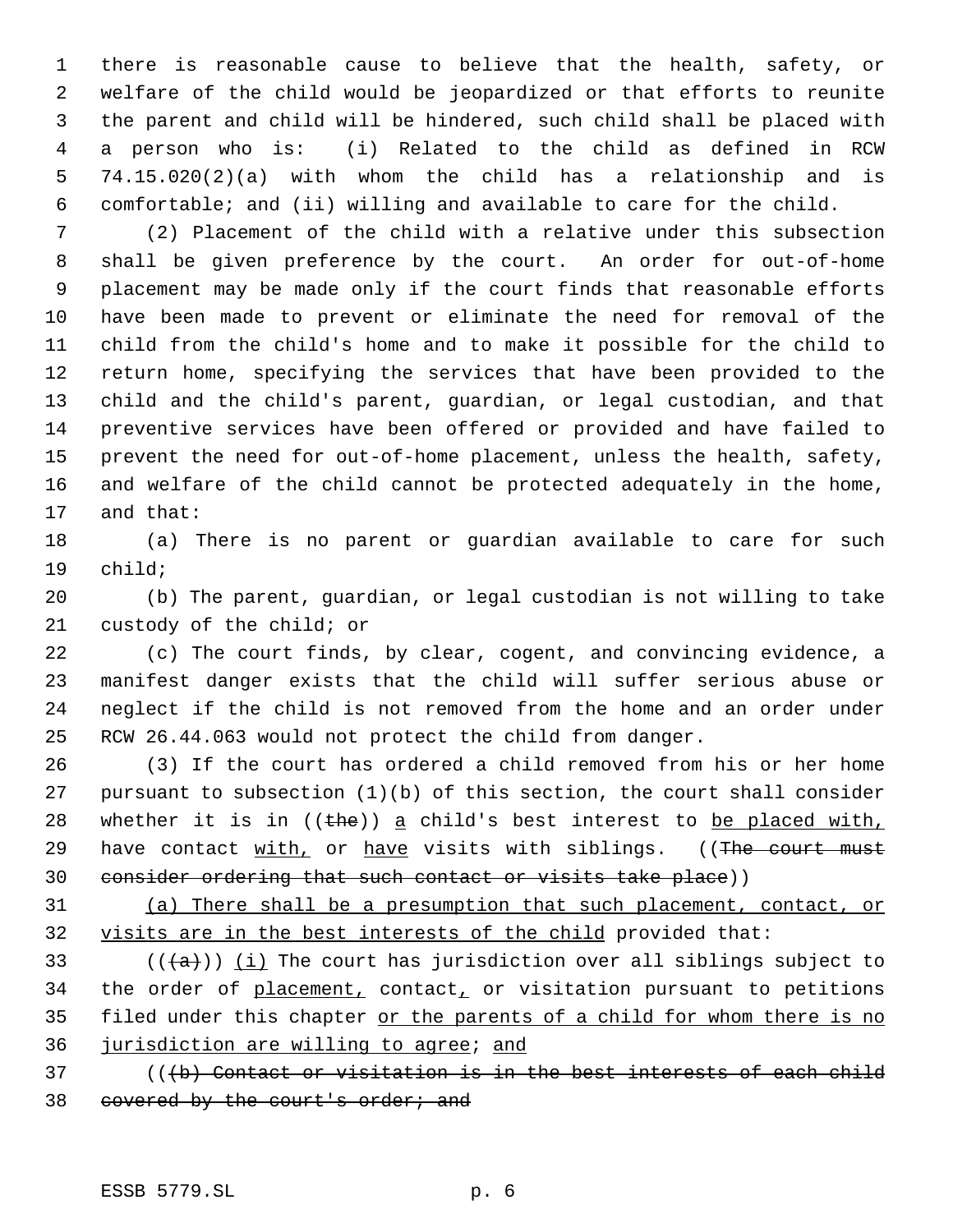1  $\left( \frac{e}{c} \right)$ ) (ii) There is no reasonable cause to believe that the health, 2 safety, or welfare of any child subject to the order of placement, 3 contact, or visitation would be jeopardized or that efforts to reunite 4 the parent and child would be hindered by such placement, contact, or visitation. In no event shall parental visitation time be reduced in order to provide sibling visitation.

 (b) The court may also order placement, contact, or visitation of a child with a step-brother or step-sister provided that in addition to the factors in (a) of this subsection, the child has a relationship and is comfortable with the step-sibling.

 (4) If the court has ordered a child removed from his or her home pursuant to subsection (1)(b) of this section, the court may order that a petition seeking termination of the parent and child relationship be filed if the requirements of RCW 13.34.132 are met.

 (5) If there is insufficient information at the time of the disposition hearing upon which to base a determination regarding the suitability of a proposed placement with a relative, the child shall remain in foster care and the court shall direct the supervising agency to conduct necessary background investigations as provided in chapter 74.15 RCW and report the results of such investigation to the court within thirty days. However, if such relative appears otherwise suitable and competent to provide care and treatment, the criminal history background check need not be completed before placement, but as soon as possible after placement. Any placements with relatives, pursuant to this section, shall be contingent upon cooperation by the relative with the agency case plan and compliance with court orders related to the care and supervision of the child including, but not limited to, court orders regarding parent-child contacts, sibling contacts, and any other conditions imposed by the court. Noncompliance with the case plan or court order shall be grounds for removal of the child from the relative's home, subject to review by the court.

 **Sec. 4.** RCW 13.34.136 and 2002 c 52 s 6 are each amended to read as follows:

 (1) Whenever a child is ordered removed from the child's home, the agency charged with his or her care shall provide the court with:

 (a) A permanency plan of care that shall identify one of the following outcomes as a primary goal and may identify additional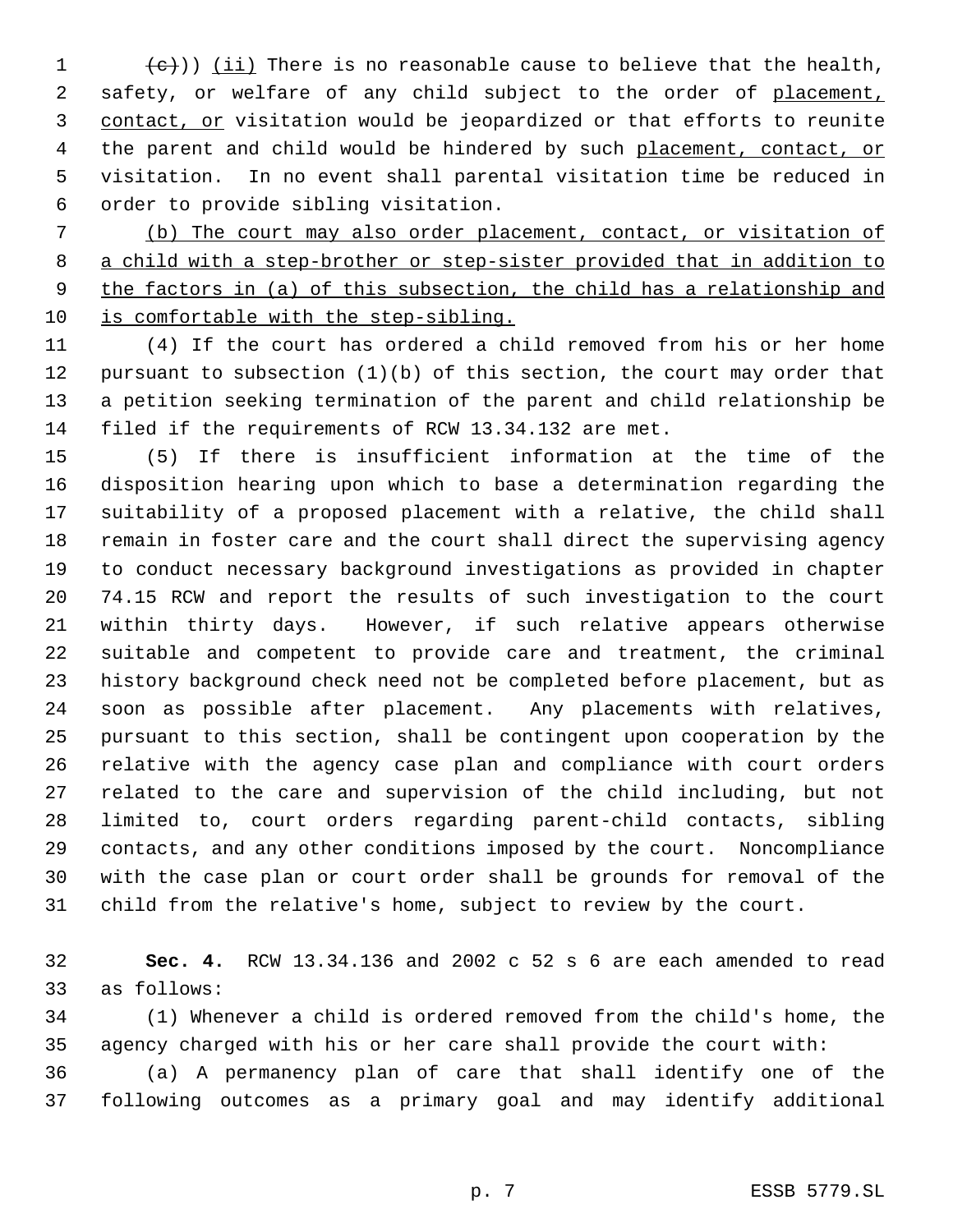outcomes as alternative goals: Return of the child to the home of the child's parent, guardian, or legal custodian; adoption; guardianship; permanent legal custody; long-term relative or foster care, until the child is age eighteen, with a written agreement between the parties and the care provider; successful completion of a responsible living skills program; or independent living, if appropriate and if the child is age sixteen or older. The department shall not discharge a child to an independent living situation before the child is eighteen years of age unless the child becomes emancipated pursuant to chapter 13.64 RCW;

10 (b) Unless the court has ordered, pursuant to RCW  $13.34.130((\leftarrow{3}))$  $(4)$ , that a termination petition be filed, a specific plan as to where the child will be placed, what steps will be taken to return the child home, what steps the agency will take to promote existing appropriate sibling relationships and/or facilitate placement together or contact in accordance with the best interests of each child, and what actions the agency will take to maintain parent-child ties. All aspects of the plan shall include the goal of achieving permanence for the child.

 (i) The agency plan shall specify what services the parents will be offered to enable them to resume custody, what requirements the parents must meet to resume custody, and a time limit for each service plan and parental requirement.

22 (ii) The agency shall encourage the maximum ((parent-child)) parent 23 and child and sibling contact possible, including regular visitation and participation by the parents in the care of the child while the child is in placement. Visitation may be limited or denied only if the court determines that such limitation or denial is necessary to protect the child's health, safety, or welfare.

 (iii) A child shall be placed as close to the child's home as possible, preferably in the child's own neighborhood, unless the court finds that placement at a greater distance is necessary to promote the child's or parents' well-being.

 (iv) The agency charged with supervising a child in placement shall provide all reasonable services that are available within the agency, or within the community, or those services which the department has existing contracts to purchase. It shall report to the court if it is unable to provide such services; and

37 (c) If the court has ordered, pursuant to RCW  $13.34.130((\left\lbrace 3 \right\rbrace))(\left\lbrace 4 \right\rbrace)$ , that a termination petition be filed, a specific plan as to where the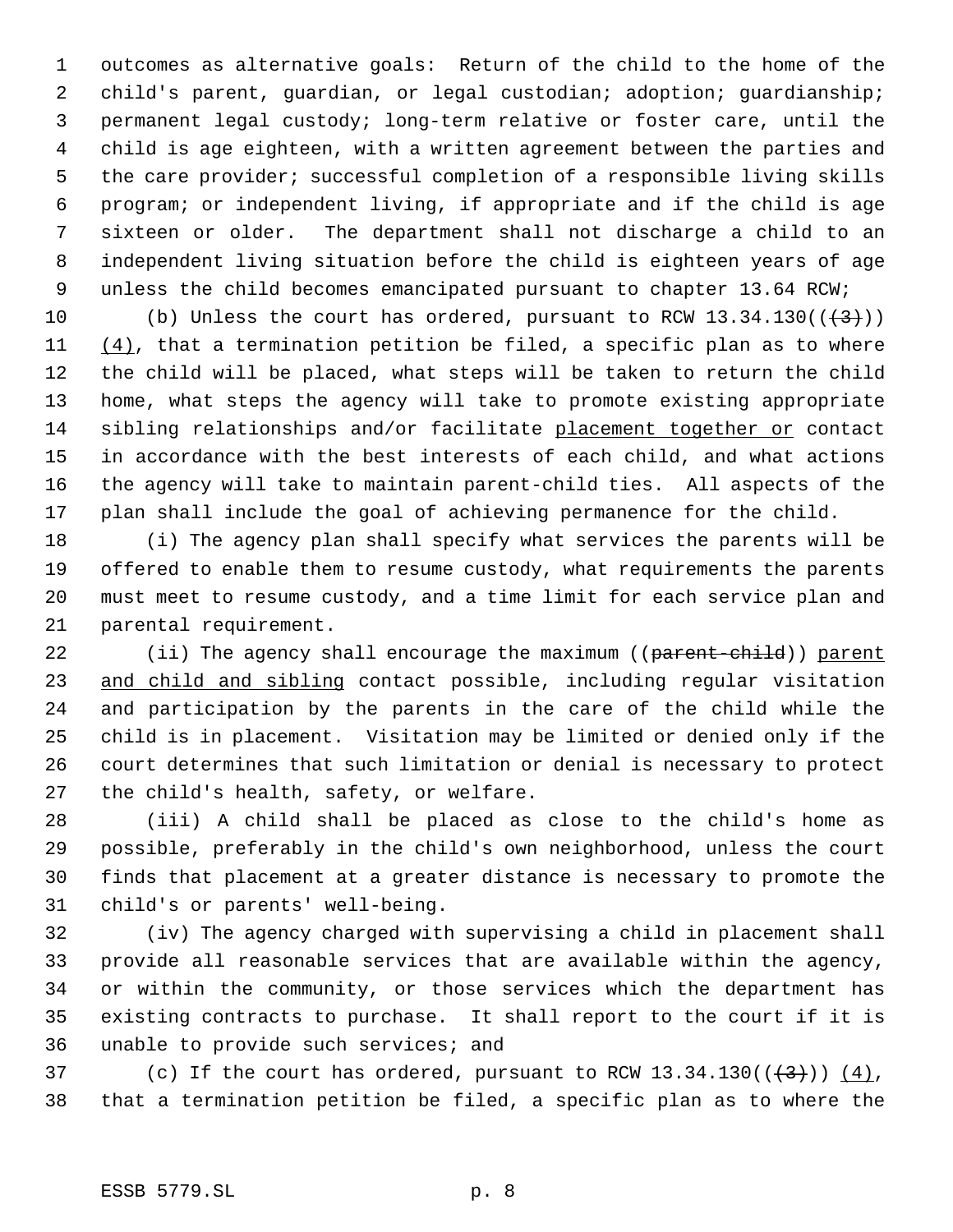child will be placed, what steps will be taken to achieve permanency for the child, services to be offered or provided to the child, and, if visitation would be in the best interests of the child, a recommendation to the court regarding visitation between parent and child pending a fact-finding hearing on the termination petition. The agency shall not be required to develop a plan of services for the parents or provide services to the parents if the court orders a 8 termination petition be filed. However, reasonable efforts to ensure 9 visitation and contact between siblings shall be made unless there is reasonable cause to believe the best interests of the child or siblings would be jeopardized.

 (2) If the court determines that the continuation of reasonable efforts to prevent or eliminate the need to remove the child from his or her home or to safely return the child home should not be part of the permanency plan of care for the child, reasonable efforts shall be made to place the child in a timely manner and to complete whatever steps are necessary to finalize the permanent placement of the child.

 (3) The court shall consider the child's relationships with the child's siblings in accordance with RCW 13.34.130(3).

 **Sec. 5.** RCW 13.34.138 and 2001 c 332 s 5 are each amended to read as follows:

 (1) Except for children whose cases are reviewed by a citizen review board under chapter 13.70 RCW, the status of all children found to be dependent shall be reviewed by the court at least every six months from the beginning date of the placement episode or the date dependency is established, whichever is first, at a hearing in which it shall be determined whether court supervision should continue. The initial review hearing shall be an in-court review and shall be set six months from the beginning date of the placement episode or no more than ninety days from the entry of the disposition order, whichever comes first. The initial review hearing may be a permanency planning hearing when necessary to meet the time frames set forth in RCW 13.34.145(3) or 13.34.134. The review shall include findings regarding the agency and parental completion of disposition plan requirements, and if necessary, revised permanency time limits. This review shall consider both the agency's and parent's efforts that demonstrate consistent measurable progress over time in meeting the disposition plan requirements. The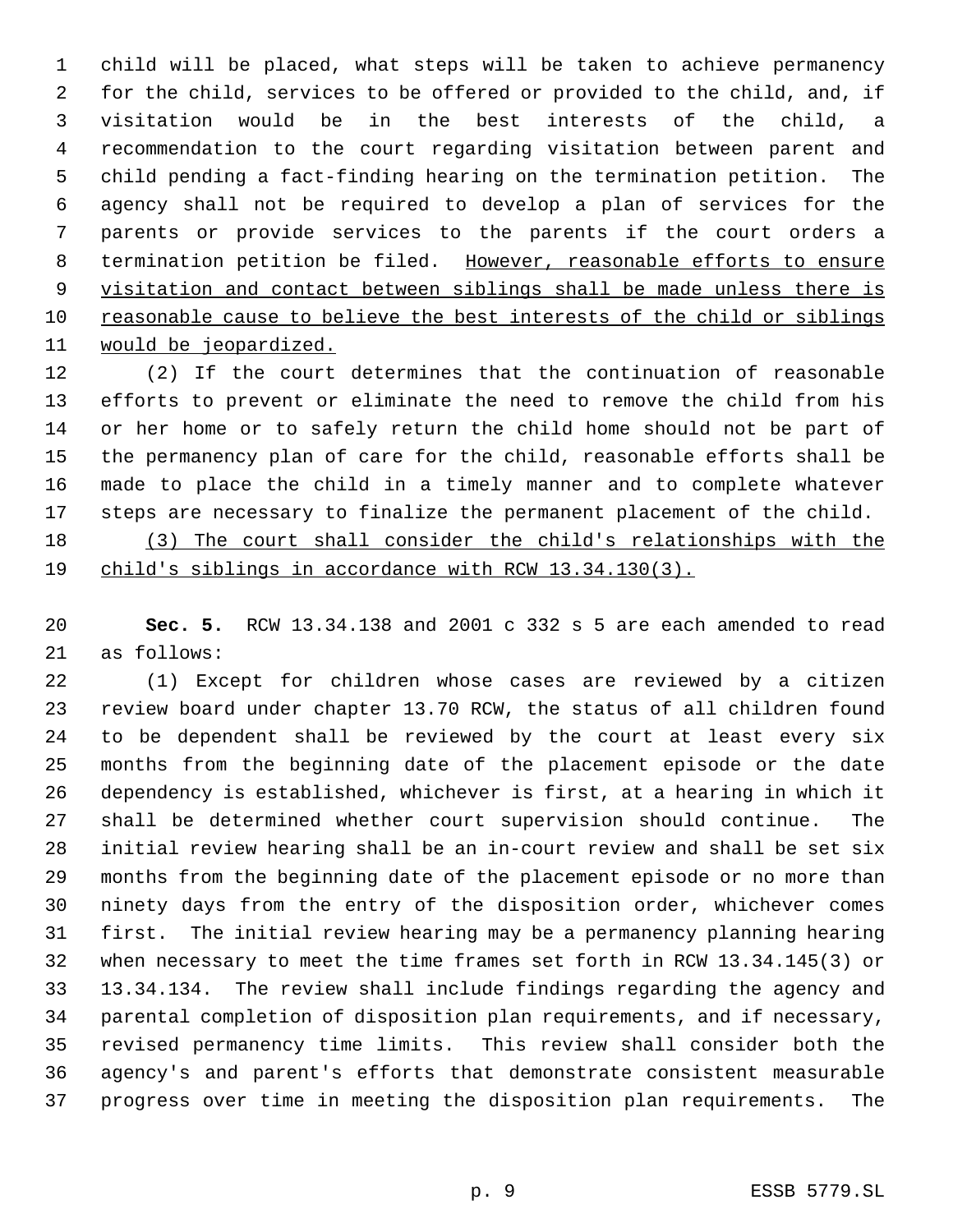requirements for the initial review hearing, including the in-court requirement, shall be accomplished within existing resources. The supervising agency shall provide a foster parent, preadoptive parent, or relative with notice of, and their right to an opportunity to be heard in, a review hearing pertaining to the child, but only if that person is currently providing care to that child at the time of the hearing. This section shall not be construed to grant party status to any person who has been provided an opportunity to be heard.

 (a) A child shall not be returned home at the review hearing unless the court finds that a reason for removal as set forth in RCW 13.34.130 no longer exists. The parents, guardian, or legal custodian shall report to the court the efforts they have made to correct the conditions which led to removal. If a child is returned, casework supervision shall continue for a period of six months, at which time there shall be a hearing on the need for continued intervention.

 (b) If the child is not returned home, the court shall establish in writing:

 (i) Whether reasonable services have been provided to or offered to the parties to facilitate reunion, specifying the services provided or offered;

 (ii) Whether the child has been placed in the least-restrictive setting appropriate to the child's needs, including whether consideration and preference has been given to placement with the child's relatives;

 (iii) Whether there is a continuing need for placement and whether the placement is appropriate;

 (iv) Whether there has been compliance with the case plan by the 28 child, the child's parents, and the agency supervising the placement;

 (v) Whether progress has been made toward correcting the problems that necessitated the child's placement in out-of-home care;

 (vi) Whether the parents have visited the child and any reasons why visitation has not occurred or has been infrequent;

 (vii) Whether additional services, including housing assistance, are needed to facilitate the return of the child to the child's parents; if so, the court shall order that reasonable services be offered specifying such services; and

 (viii) The projected date by which the child will be returned home or other permanent plan of care will be implemented.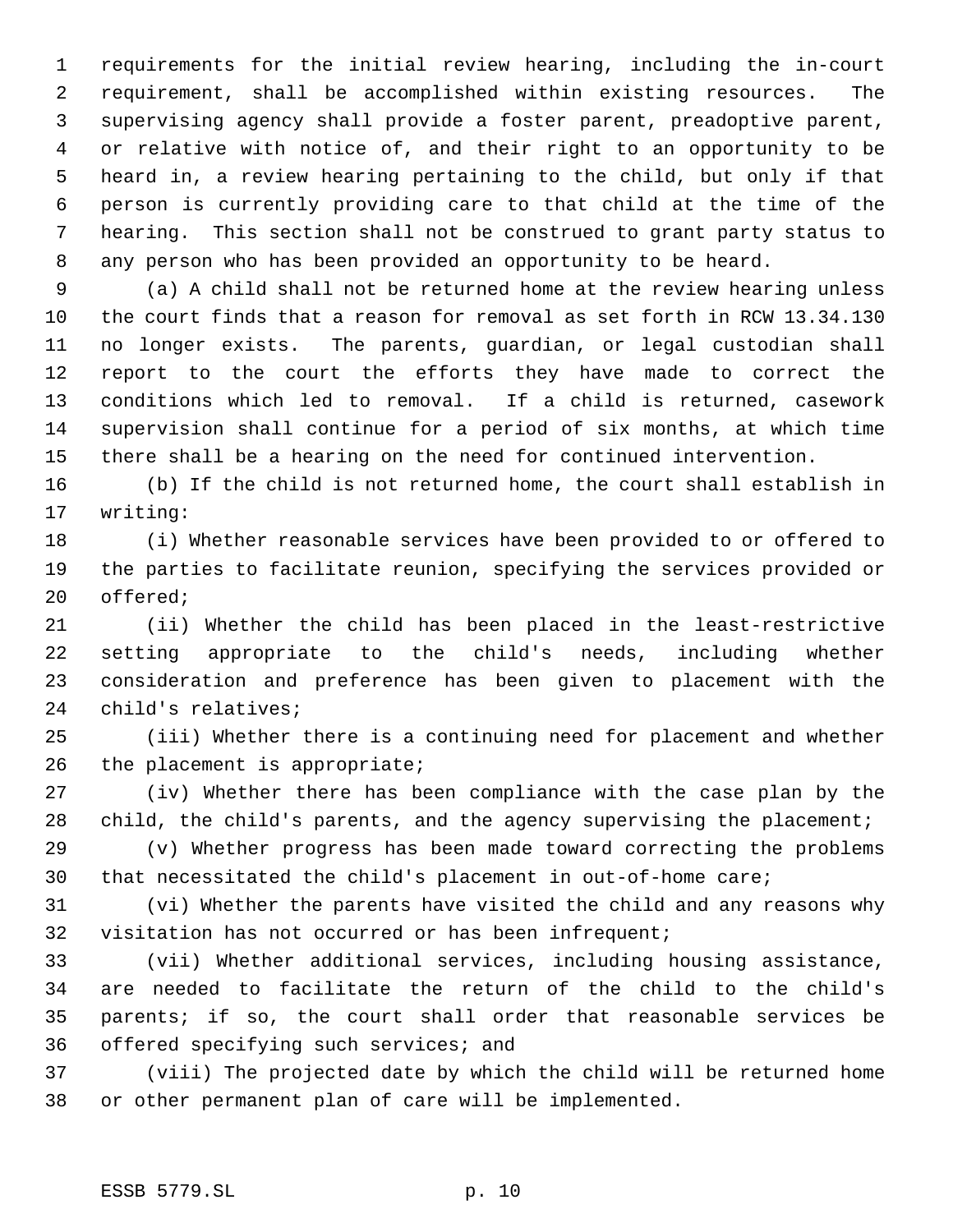(c) The court at the review hearing may order that a petition seeking termination of the parent and child relationship be filed.

 (2) The court's ability to order housing assistance under RCW 13.34.130 and this section is: (a) Limited to cases in which homelessness or the lack of adequate and safe housing is the primary reason for an out-of-home placement; and (b) subject to the availability of funds appropriated for this specific purpose.

 (3) The court shall consider the child's relationship with siblings in accordance with RCW 13.34.130(3).

 **Sec. 6.** RCW 13.34.145 and 2000 c 135 s 4 and 2000 c 122 s 20 are each reenacted and amended to read as follows:

 (1) A permanency plan shall be developed no later than sixty days from the time the supervising agency assumes responsibility for providing services, including placing the child, or at the time of a hearing under RCW 13.34.130, whichever occurs first. The permanency planning process continues until a permanency planning goal is achieved or dependency is dismissed. The planning process shall include reasonable efforts to return the child to the parent's home.

 (a) Whenever a child is placed in out-of-home care pursuant to RCW 13.34.130, the agency that has custody of the child shall provide the court with a written permanency plan of care directed towards securing a safe, stable, and permanent home for the child as soon as possible. The plan shall identify one of the following outcomes as the primary goal and may also identify additional outcomes as alternative goals: Return of the child to the home of the child's parent, guardian, or legal custodian; adoption; guardianship; permanent legal custody; long- term relative or foster care, until the child is age eighteen, with a written agreement between the parties and the care provider; a responsible living skills program; and independent living, if appropriate and if the child is age sixteen or older and the provisions of subsection (2) of this section are met.

 (b) The identified outcomes and goals of the permanency plan may change over time based upon the circumstances of the particular case.

 (c) Permanency planning goals should be achieved at the earliest possible date, preferably before the child has been in out-of-home care for fifteen months. In cases where parental rights have been terminated, the child is legally free for adoption, and adoption has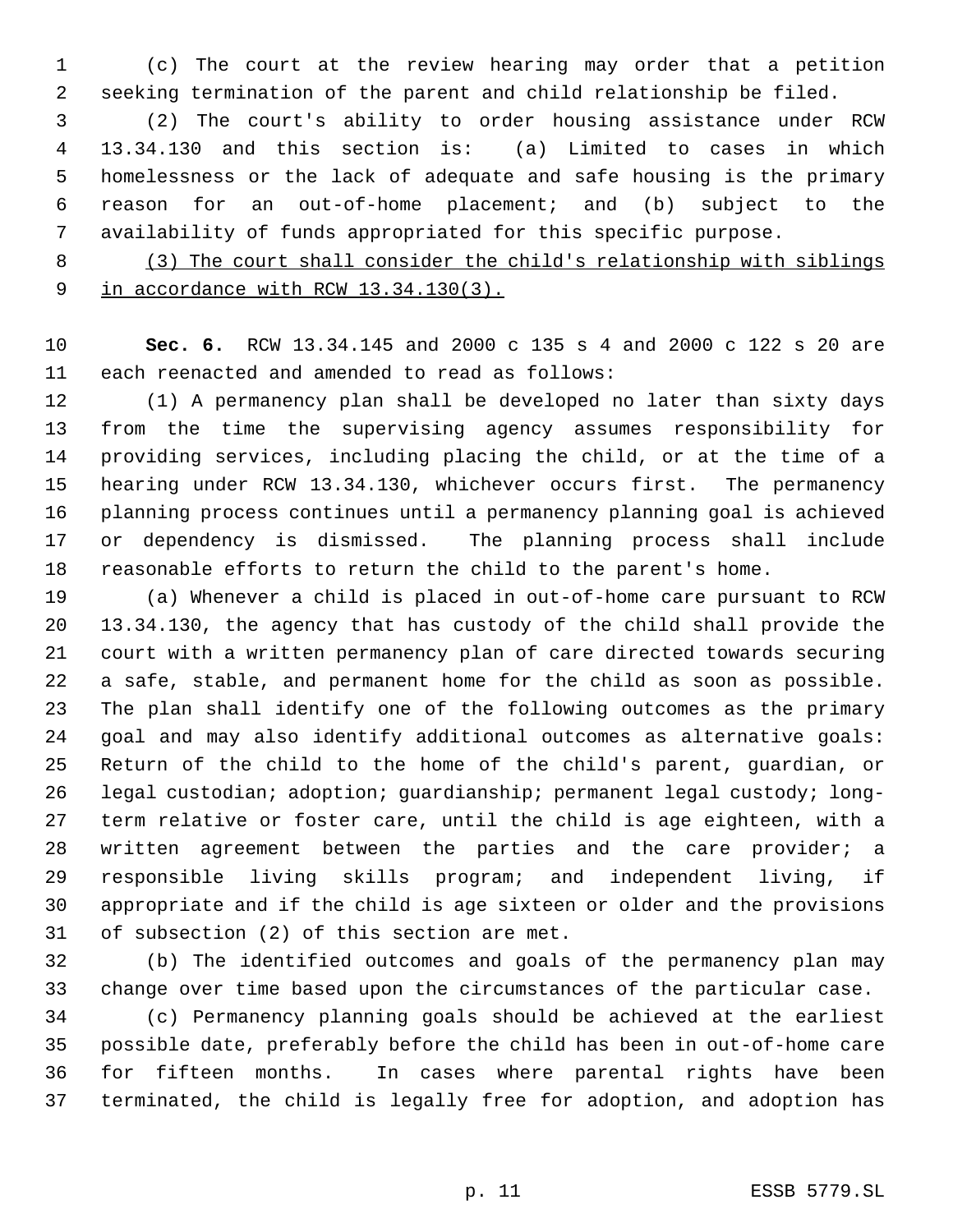been identified as the primary permanency planning goal, it shall be a goal to complete the adoption within six months following entry of the termination order.

(d) For purposes related to permanency planning:

 (i) "Guardianship" means a dependency guardianship, a legal guardianship pursuant to chapter 11.88 RCW, or equivalent laws of another state or a federally recognized Indian tribe.

 (ii) "Permanent custody order" means a custody order entered pursuant to chapter 26.10 RCW.

 (iii) "Permanent legal custody" means legal custody pursuant to chapter 26.10 RCW or equivalent laws of another state or of a federally recognized Indian tribe.

 (2) Whenever a permanency plan identifies independent living as a goal, the plan shall also specifically identify the services that will be provided to assist the child to make a successful transition from foster care to independent living. Before the court approves independent living as a permanency plan of care, the court shall make a finding that the provision of services to assist the child in making a transition from foster care to independent living will allow the child to manage his or her financial, personal, social, educational, and nonfinancial affairs. The department shall not discharge a child to an independent living situation before the child is eighteen years of age unless the child becomes emancipated pursuant to chapter 13.64 RCW.

 (3) A permanency planning hearing shall be held in all cases where the child has remained in out-of-home care for at least nine months and an adoption decree, guardianship order, or permanent custody order has not previously been entered. The hearing shall take place no later than twelve months following commencement of the current placement episode.

 (4) Whenever a child is removed from the home of a dependency guardian or long-term relative or foster care provider, and the child is not returned to the home of the parent, guardian, or legal custodian but is placed in out-of-home care, a permanency planning hearing shall take place no later than twelve months, as provided in subsection (3) of this section, following the date of removal unless, prior to the hearing, the child returns to the home of the dependency guardian or long-term care provider, the child is placed in the home of the parent,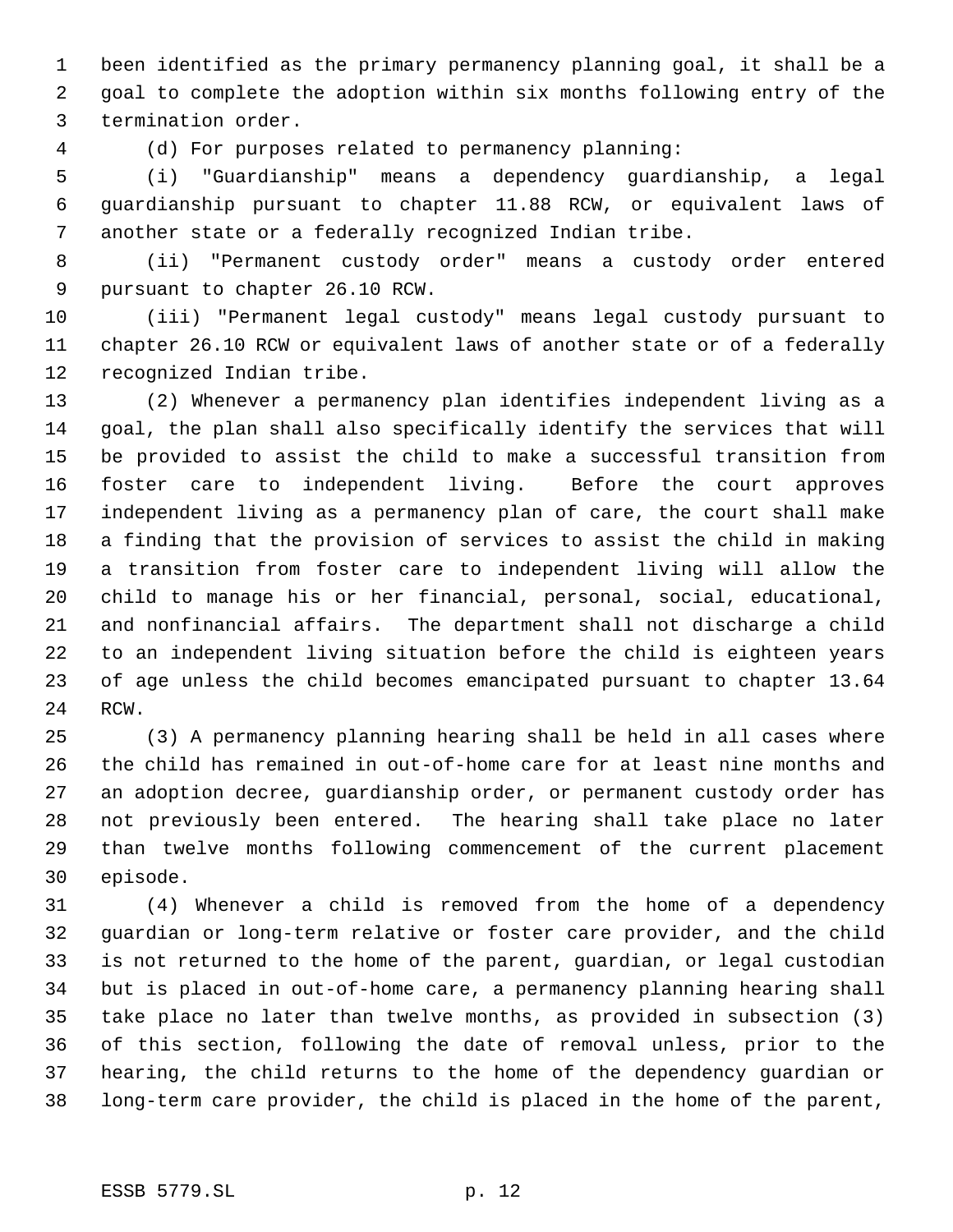guardian, or legal custodian, an adoption decree, guardianship order, or a permanent custody order is entered, or the dependency is dismissed.

 (5) No later than ten working days prior to the permanency planning hearing, the agency having custody of the child shall submit a written permanency plan to the court and shall mail a copy of the plan to all parties and their legal counsel, if any.

 (6) At the permanency planning hearing, the court shall enter findings as required by RCW 13.34.138 and shall review the permanency plan prepared by the agency. If the child has resided in the home of a foster parent or relative for more than six months prior to the permanency planning hearing, the court shall also enter a finding regarding whether the foster parent or relative was informed of the hearing as required in RCW 74.13.280 and 13.34.138. If a goal of long- term foster or relative care has been achieved prior to the permanency planning hearing, the court shall review the child's status to determine whether the placement and the plan for the child's care remain appropriate. In cases where the primary permanency planning goal has not been achieved, the court shall inquire regarding the reasons why the primary goal has not been achieved and determine what needs to be done to make it possible to achieve the primary goal. In all cases, the court shall:

 (a)(i) Order the permanency plan prepared by the agency to be implemented; or

 (ii) Modify the permanency plan, and order implementation of the modified plan; and

 (b)(i) Order the child returned home only if the court finds that a reason for removal as set forth in RCW 13.34.130 no longer exists; or

 (ii) Order the child to remain in out-of-home care for a limited specified time period while efforts are made to implement the permanency plan.

 (7) If the court orders the child returned home, casework supervision shall continue for at least six months, at which time a review hearing shall be held pursuant to RCW 13.34.138, and the court shall determine the need for continued intervention.

 (8) The juvenile court may hear a petition for permanent legal custody when: (a) The court has ordered implementation of a permanency plan that includes permanent legal custody; and (b) the party pursuing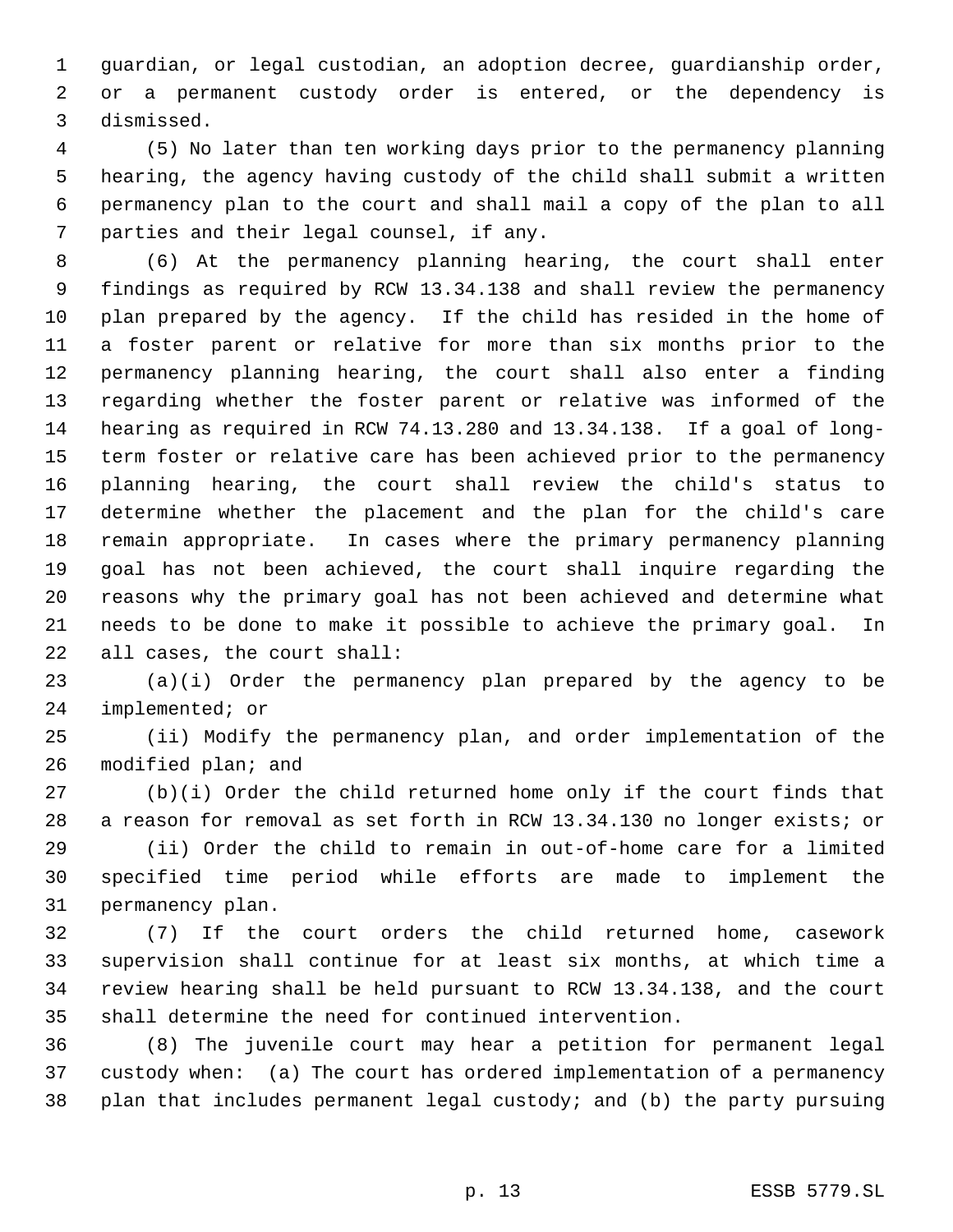the permanent legal custody is the party identified in the permanency plan as the prospective legal custodian. During the pendency of such proceeding, the court shall conduct review hearings and further permanency planning hearings as provided in this chapter. At the conclusion of the legal guardianship or permanent legal custody proceeding, a juvenile court hearing shall be held for the purpose of determining whether dependency should be dismissed. If a guardianship or permanent custody order has been entered, the dependency shall be dismissed.

 (9) Continued juvenile court jurisdiction under this chapter shall not be a barrier to the entry of an order establishing a legal guardianship or permanent legal custody when the requirements of subsection (8) of this section are met.

 (10) Following the first permanency planning hearing, the court shall hold a further permanency planning hearing in accordance with this section at least once every twelve months until a permanency planning goal is achieved or the dependency is dismissed, whichever occurs first.

 (11) Except as provided in RCW 13.34.235, the status of all dependent children shall continue to be reviewed by the court at least once every six months, in accordance with RCW 13.34.138, until the dependency is dismissed. Prior to the second permanency planning hearing, the agency that has custody of the child shall consider whether to file a petition for termination of parental rights.

 (12) Nothing in this chapter may be construed to limit the ability of the agency that has custody of the child to file a petition for termination of parental rights or a guardianship petition at any time following the establishment of dependency. Upon the filing of such a petition, a fact-finding hearing shall be scheduled and held in accordance with this chapter unless the agency requests dismissal of the petition prior to the hearing or unless the parties enter an agreed order terminating parental rights, establishing guardianship, or otherwise resolving the matter.

 (13) The approval of a permanency plan that does not contemplate return of the child to the parent does not relieve the supervising agency of its obligation to provide reasonable services, under this chapter, intended to effectuate the return of the child to the parent,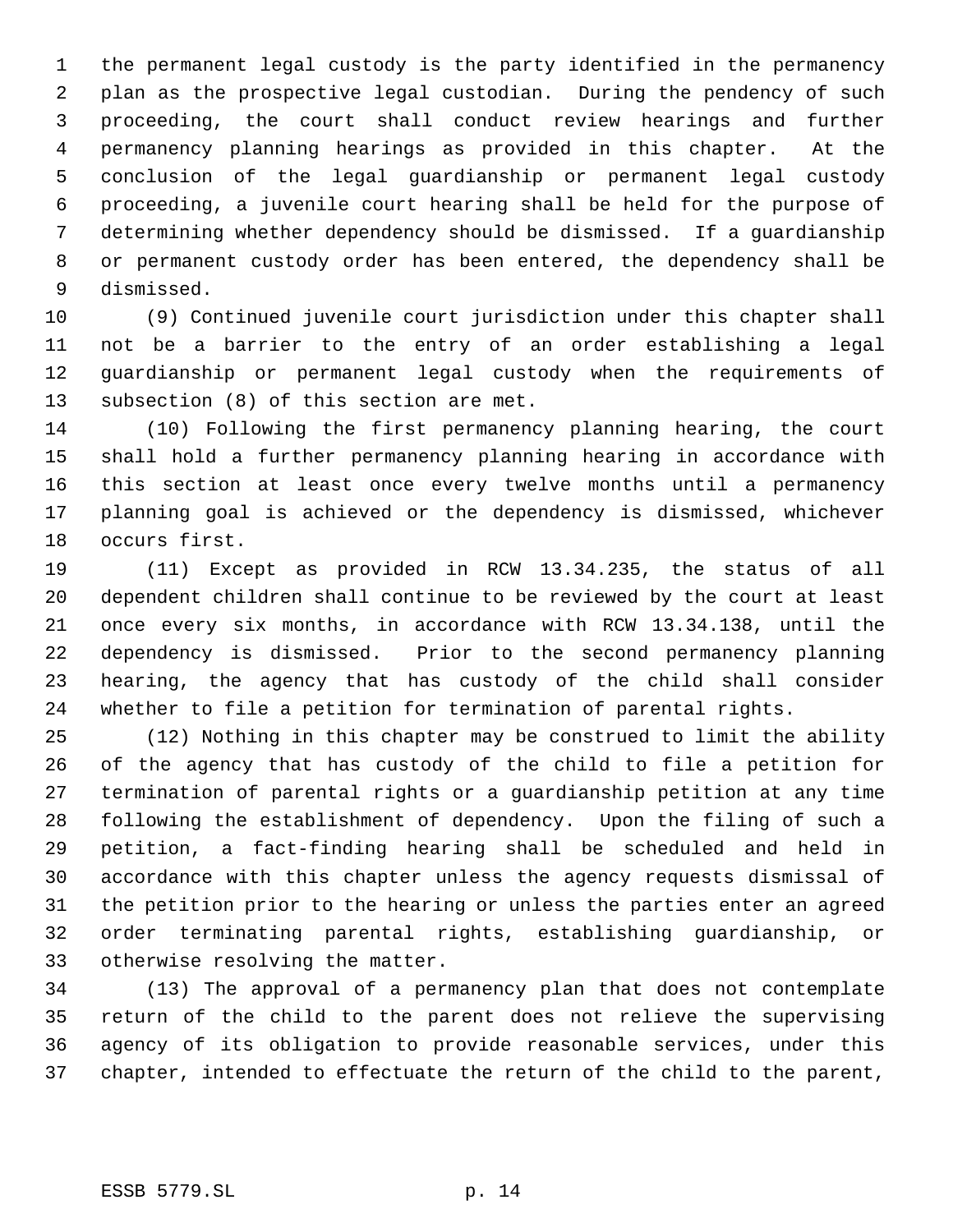1 including but not limited to, visitation rights. The court shall consider the child's relationships with siblings in accordance with RCW 13.34.130.

 (14) Nothing in this chapter may be construed to limit the procedural due process rights of any party in a termination or guardianship proceeding filed under this chapter.

 **Sec. 7.** RCW 13.34.200 and 2000 c 122 s 27 are each amended to read as follows:

 (1) Upon the termination of parental rights pursuant to RCW 13.34.180, all rights, powers, privileges, immunities, duties, and obligations, including any rights to custody, control, visitation, or support existing between the child and parent shall be severed and terminated and the parent shall have no standing to appear at any further legal proceedings concerning the child: PROVIDED, That any support obligation existing prior to the effective date of the order terminating parental rights shall not be severed or terminated. The rights of one parent may be terminated without affecting the rights of the other parent and the order shall so state.

 (2) An order terminating the parent and child relationship shall not disentitle a child to any benefit due the child from any third person, agency, state, or the United States, nor shall any action under this chapter be deemed to affect any rights and benefits that an Indian child derives from the child's descent from a member of a federally recognized Indian tribe.

 (3) An order terminating the parent-child relationship shall include a statement addressing the status of the child's sibling 27 relationships and the nature and extent of sibling placement, contact, or visits.

 **Sec. 8.** RCW 13.34.210 and 2000 c 122 s 28 are each amended to read as follows:

 If, upon entering an order terminating the parental rights of a parent, there remains no parent having parental rights, the court shall commit the child to the custody of the department or to a licensed child-placing agency willing to accept custody for the purpose of placing the child for adoption. If an adoptive home has not been identified, the department or agency shall place the child in a